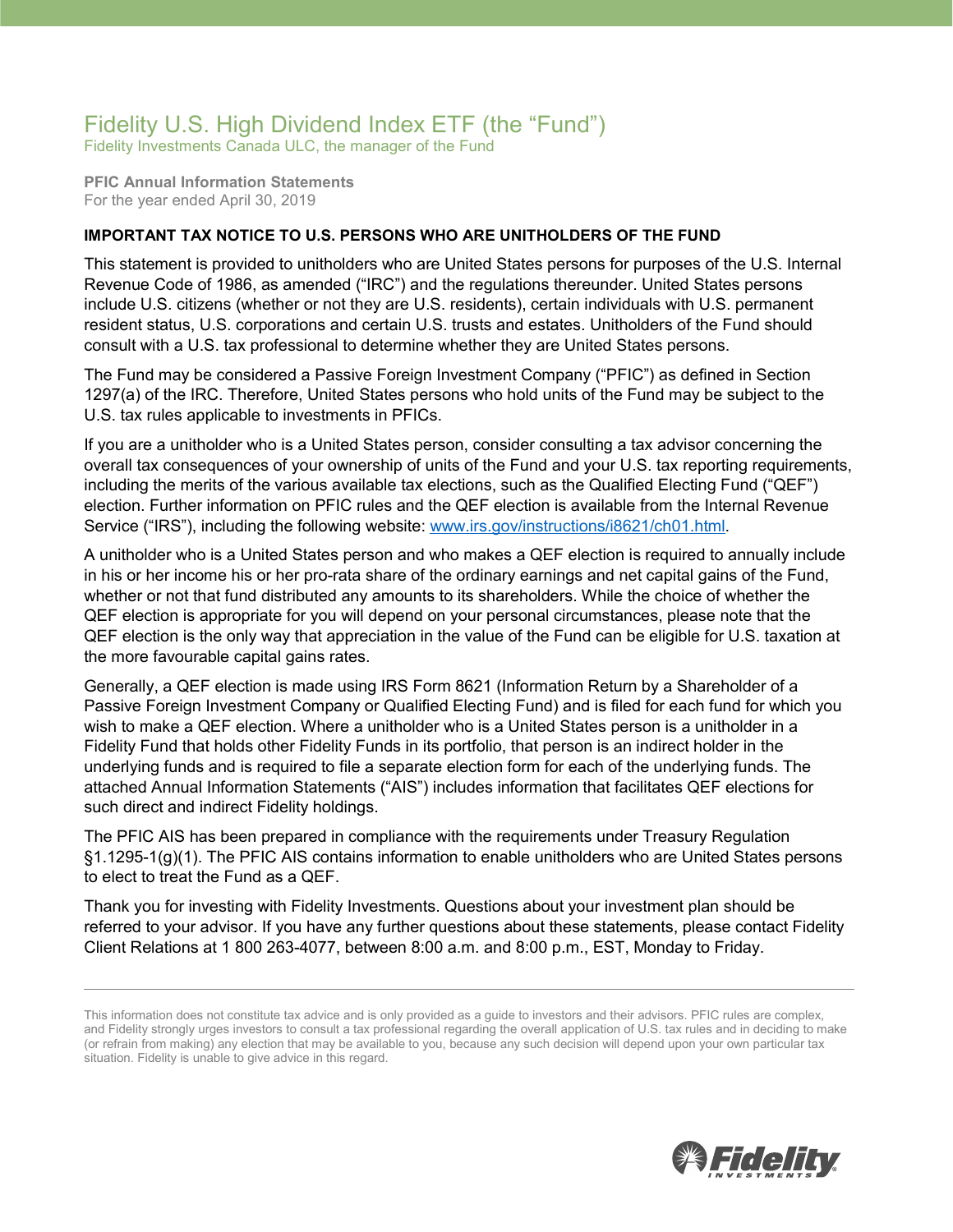## Fidelity U.S. High Dividend Index ETF

**PFIC Annual Information Statements (US\$)** For the Fund's PFIC taxation year ended April 30, 2019

- 1. This Information Statement applies to the PFIC taxation year of Fidelity U.S. High Dividend Index ETF (the "Fund") commencing on September 18, 2018 and ending on April 30, 2019.
- 2. The per-unit, per-day amounts of ordinary earnings and net capital gains for each class or series, as applicable, of the Fund and its lower tiered fund(s), as applicable, for the period specified in paragraph (1) are as follows:

| <b>FIDELITY FUND HELD</b>                | <b>ORDINARY</b>    | <b>NET CAPITAL</b> | <b>CASH</b>             | <b>PROPERTY</b>         |
|------------------------------------------|--------------------|--------------------|-------------------------|-------------------------|
| <b>DIRECTLY</b>                          | <b>EARNINGS \$</b> | <b>GAIN \$</b>     | <b>DISTRIBUTIONS \$</b> | <b>DISTRIBUTIONS \$</b> |
| Fidelity U.S. High Dividend<br>Index ETF | 0.0042             | 0.0000             | 0.0000                  | 0.0005                  |

To determine your pro-rata share of the amounts above, multiply the amounts by the number of units of each class or series, as applicable, of units of the Fund you held during the year. Here is an example to illustrate the calculation using the per-unit, per-day factors:

You own 100 units of Fund A from the period January 1, 2019, through June 30, 2019. You purchased an additional 100 units of Fund A on July 1, 2019. You did not sell any units of the Fund at any time during the year.

The Fund's ordinary earnings were \$0.001 per unit, per day.

Result: Your ordinary earnings for 2019 are (\$0.001 \* 181 days \* 100) + (\$0.001 \*184 days\* 200) = \$54.90.